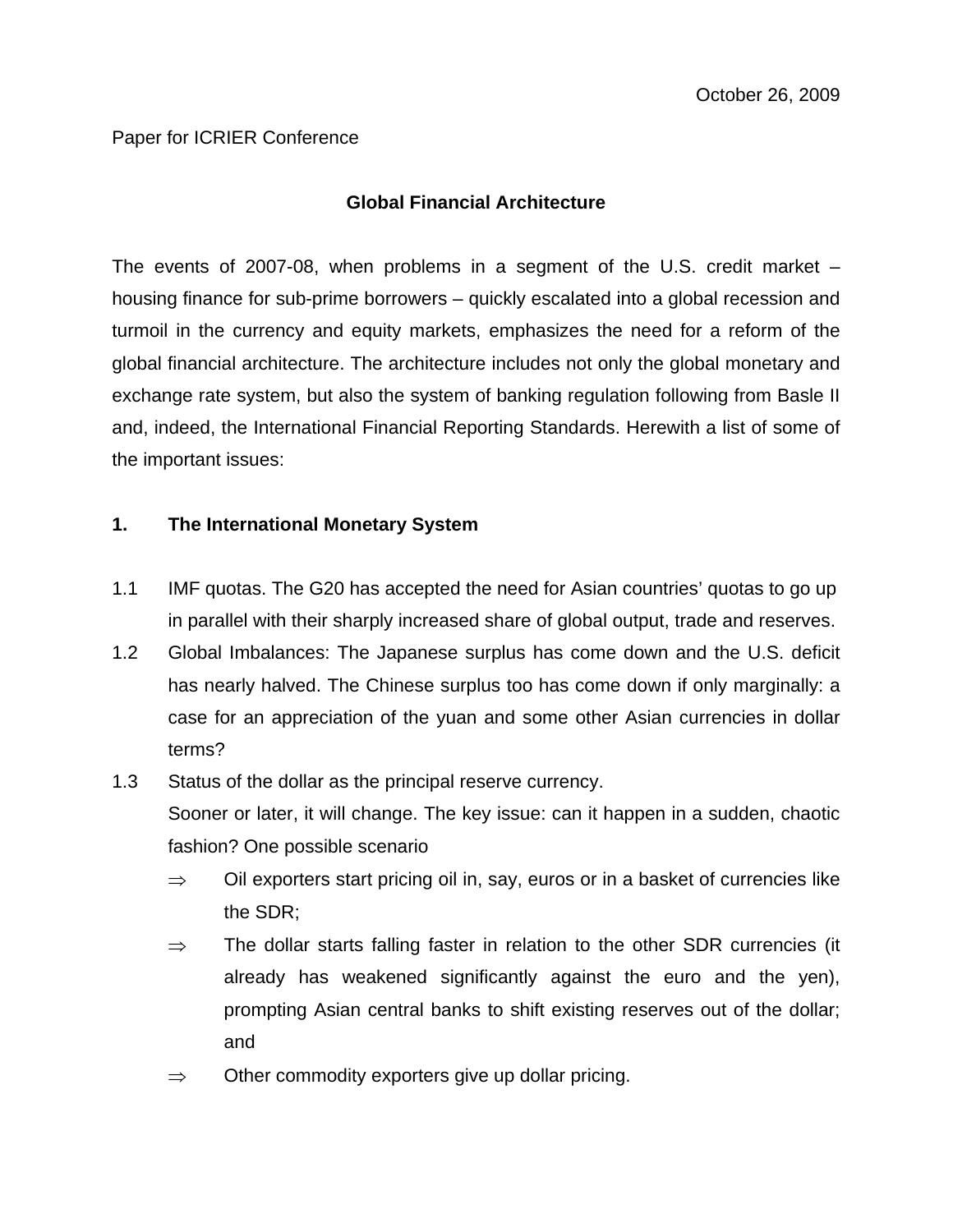The result: a sharp fall of the dollar against particularly the euro and the yen. The European authorities have already started voicing fears that the strength of the euro is making economic recovery more difficult. A further rise of the currency would mean an even deeper recession. The impact on Japan would be little different. In the U.S. market, bond yields would rise sharply, steepening the yield curve and dampening the reflationary impact of the cheaper dollar. And, with the big three economies in deeper recession, even dynamic Asian economies would suffer, particularly if trade protection gains ground. Overall, the costs to the global economy of a chaotic, unplanned shift out of the dollar as the principal reserve currency would be very high.

1.4 SDR: a possible alternative?

The U.N. Commission refers to an expanded role for the SDR. The Chinese authorities, the world's largest holders of dollars, have also discussed the issue. Can, for instance, dollar reserves be exchanged with IMF for SDRs? The big issue is exchange risk.

1.5 A possible solution

A Grand Bargain would require multinational co-operation and agreement on the Bretton Woods scale:

- $\Rightarrow$  Upvaluation of the yuan; and
- $\Rightarrow$  Agreed, multilaterally guaranteed bands for fluctuations in the G4 currencies: the dollar, the euro, the yen and the yuan, the last also to be included in the SDR basket in replacement of the pound.

To me, the present is a good time to consider this as G-3 rates seem reasonable. And, if everybody accepts the need to manage the domestic value of a currency (i.e. inflation), in a globalised world, the same logic holds for the external value. Wildly fluctuating currencies, unexplainable on economic fundamentals, are an impediment to cross border trade and investments: they only benefit the trader/speculator!

# **2. Banking Regulations**

2.1 Capital for liquidity risk. All the recent, major bank failures (Northern Rock, Bear Stearns, Lehman Brothers, etc.) occurred because of over reliance on short term